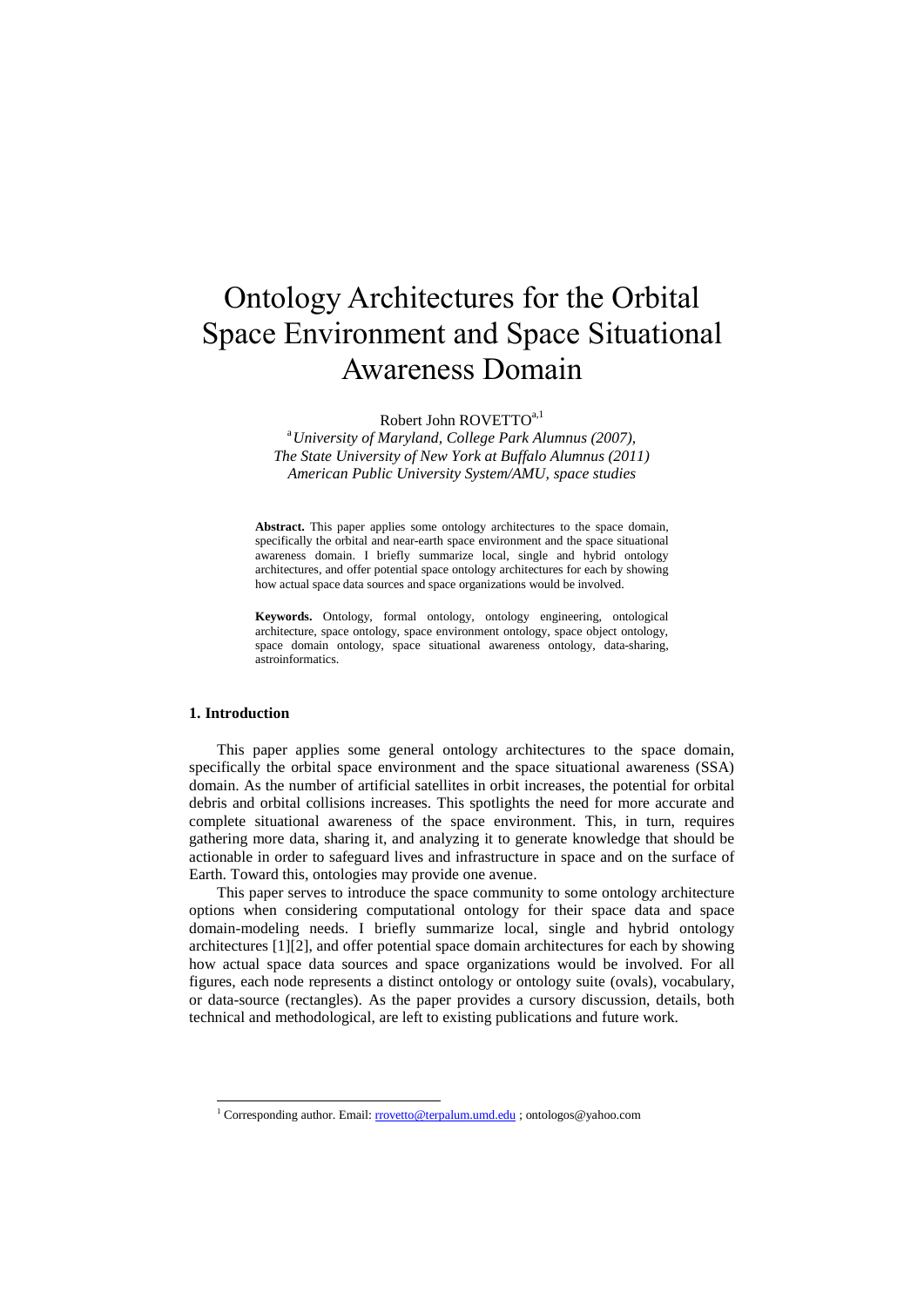# **2. The Space Domain**

The domain of interest encompasses the phenomena in orbit, in near-Earth and deepspace environments relative to Earth. These entities are of interest because we should (i) protect persons and property in orbit and on the planetary surface, (ii) increase our scientific knowledge of the space environment, and (ii) ensure the future of safe and peaceful space flight. The domain includes observation, detection, identification, tracking, and propagation (prediction of future motion and behavior) of orbital objects [4]. As such, the sensors, sensor networks, accumulated data and the processes by which we attain knowledge of the entities under study are part of the domain of interest. Collectively, this domain has been described as the *space situational awareness* (SSA) domain. Given a focus on the regions of space where objects orbit, the domain can also be called *the orbital space environment domain*, which could arguably have a wider scope and have SSA as a part. If spatial zones from Earth are delimited, this may be distinct from other space environment ontologies. Various permutations are possible, depending on scope or domain demarcation.

Whereas astronomy studies all astronomical phenomena, the SSA domain or space domain awareness is concerned with those objects in closer proximity to Earth and the processes by which we achieve awareness of them and their environment. SSA is essentially about the space phenomena in relation to Earth, i.e., their potential effect on Earth and our space-related assets.

Both SSA and astronomy are data-intensive disciplines. Ground- and space-borne sensors accumulate data on natural and artificial objects in orbit, and in the further reaches of our solar system. Optical, radar, and infrared sensors individually provide one (or more) aspect(s) of the observed orbital or near-Earth object (NEO). Collectively, they provide a broader picture of these space objects. Catalogues or databases of satellites, orbital debris, near-Earth objects and space weather phenomena are maintained from this data. Example sorts of data include: the orbital parameters used to describe an orbit, positional and motion data (as in the Two-line Element Sets), and physical property data (shape properties, reflectance, mass, etc.). As the volume of datasets grows, *big data* and ontology engineering research and applications may serve to achieve the goals of space data-exchange for improved SSA.

# **3. Ontology and Ontology Architectures**

Ontology is the general study of a given subject matter, universe of discourse or domain. A computational or applied ontology is a computable terminology with a formal semantics, the totality of which expresses a theory or understanding of the given domain. Ontology terms annotate data from space data sources toward fostering dataexchange and interoperability. A variety of ontology development and engineering architectures [1][2], and methodologies [6][7] exist for the space community to consider. I summarize three architectures.

A local (or multiple) ontology architecture is one in which "each information source is described by its own ontology" [1]. Each ontology can then be interconnected, creating a link between distinct databases, thereby facilitating data-exchange. A method to interconnect local ontologies is by mapping ontology terms to one another. A single ontology architecture has one ontology providing a shared terminology to annotate data from multiple databases, has been called a "global ontology approach" [3], and can "be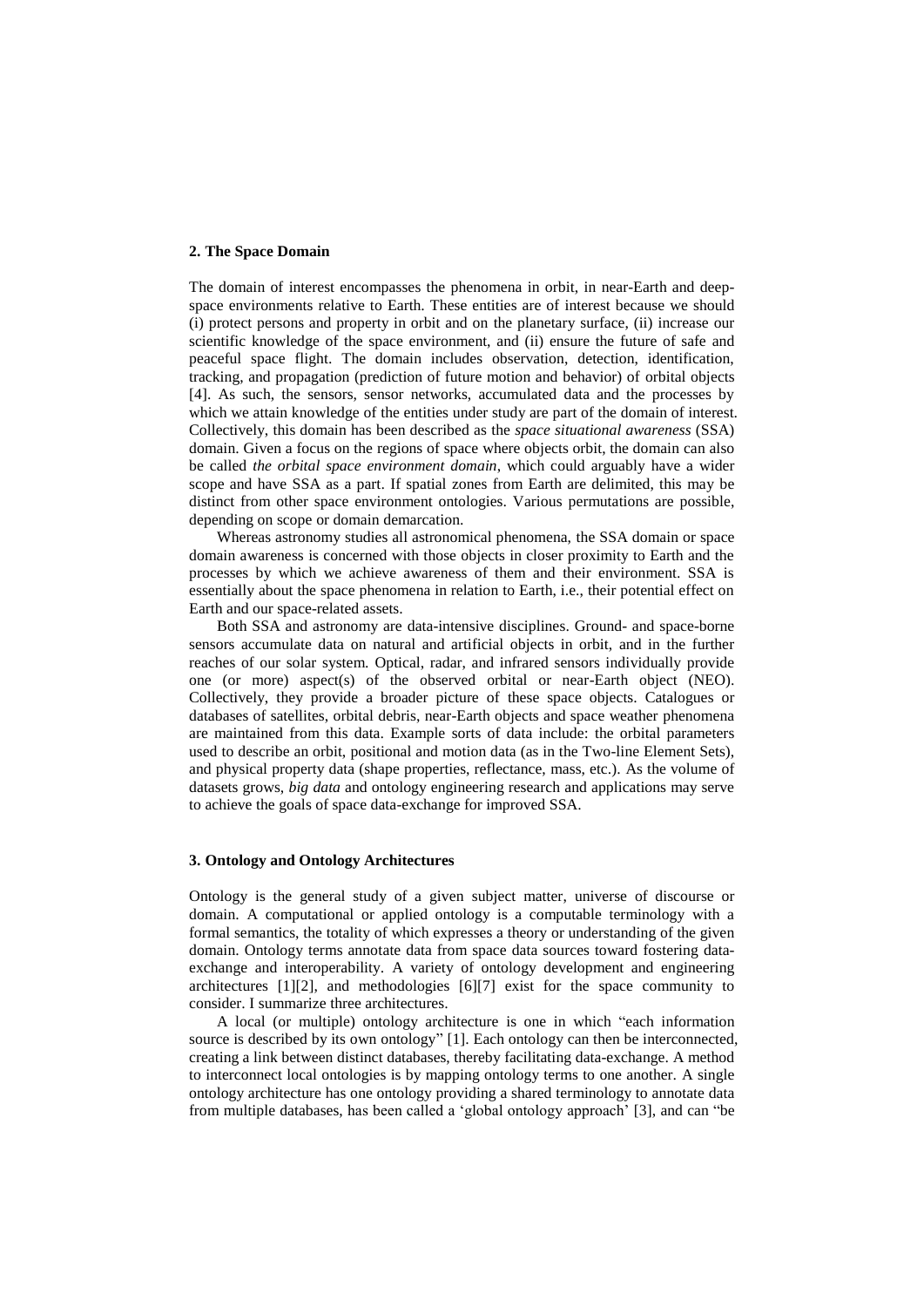a combination of several specialized ontologies" [1]. A hybrid architecture is one that incorporates design features from each. "Similar to multiple ontology approaches the semantics of each source is described by its own ontology."[1]. Local ontologies directly annotate data, while also having a shared vocabulary. Each of the three architectures can use parts (selected terms) of, or the entirety of, other ontologies. In the next section I offer a potential space ontology architecture for each of the above three general ontology development architectures.

#### **4. Space Ontology Architectures**

I now apply each ontology architecture to the orbital space and SSA domain, offering potential scenarios for space community data-sharing and inter-organizational cooperation. Space agencies and SSA databases are included as actors and data sources. These architectures are subject to revision, but draw upon [5] and [4]. The potential or actual ontologies discussed may be distinct ontologies in their own right, or may forming modules of a larger ontology.

### *4.1 Local Orbital Space Domain Architecture*

Figure 1 portrays a cooperative scenario in which four space actors use an interconnected system of locally developed ontologies to share data. They are: the European Space Agency with its SSA and near-Earth object data; the National Aeronautics and Space Administration with its orbital debris data, one or more universities with, say, asteroid, comet and other NEO data; and satellite operators with their own satellite and observational data. An ESA NEO ontology may be part of a broader ESA SSA ontology, and likewise for the local ontologies of other space actor partners.





This is an architecture in which each space actor has sovereignty to design, develop, and test their own ontology (or ontology library) to represent and annotate their data. As such, a local SSA ontology architecture is helpful where space actors seek to exchange information without a mediating or bridging resource. By developing together, they can make the interconnection (e.g. via mappings) and interoperability of their ontologies and systems smoother. Given the space community"s shared scientific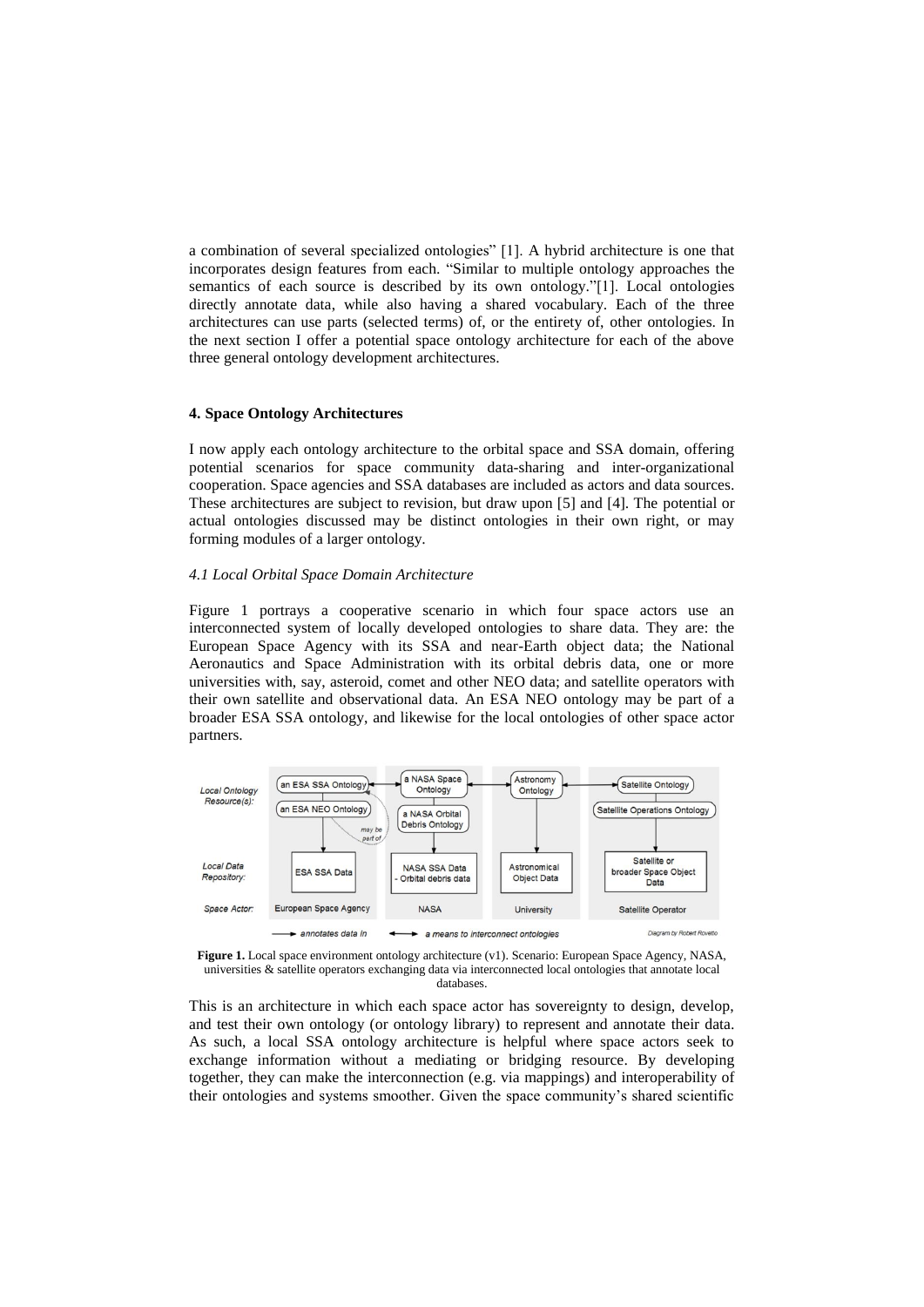knowledge (astrophysics, astrodynamics, etc.), and given that some space actors will observe and track the same (numerically identical) orbital object (e.g. a GPS satellite), concepts, terminology and semantics will overlap.

Figure 2 adds ontologies with broader domain concepts, as well as sub-domain and other related content. Additions include: an astrodynamics standards ontology, which may consist of data formats, and computational models; science reference ontologies, the space situational awareness domain ontology (SSAO)  $[4]^2$ , and event and object ontologies that may be modular parts of the latter. They provide some of the common knowledgebase for local ontologies. Other demarcations of the overall domain (and individual ontologies) include the SSAO being equivalent to or, alternatively, part of what I call the Orbital Space Environment Ontology (OSEO) (or some variation thereof). As a part, the SSAO would primarily represent the activities and object involved in achieving and maintaining awareness of the space environment, e.g. observational, tracking, and computational processes.



Figure 2. Local space ontology architecture (v2): local ontologies using generic ontologies.

The SSAO or OSEO includes general terms that can be applied to any of the local ontologies. These terms may subsume local terms, be asserted as equivalent (depending on the intended meaning of corresponding terms), or may be imported into the ontology. They help annotate data about individual orbital parameters, Two-line Element Sets, observations, various objects in orbit, orbital events (e.g. collisions), and so on. Examples of common terms include: orbital debris, launch vehicle, orbit, circular orbit, inclination, asteroid, optical sensor, orbital conjunction, Hohmann Transfer Maneuver, etc. More general domain-specific terms include: orbital occurrence, orbital object, space object, space artifact, and orbital property. Scientific discipline ontologies, e.g., physics, orbital dynamics, are developed to provide the formal representations of the relevant scientific knowledge and principles.

# *4.2 Single Orbital Space Domain Architecture*

1

<sup>&</sup>lt;sup>2</sup> Under development. URL=https://github.com/rrovetto/space-situational-awareness-ontology/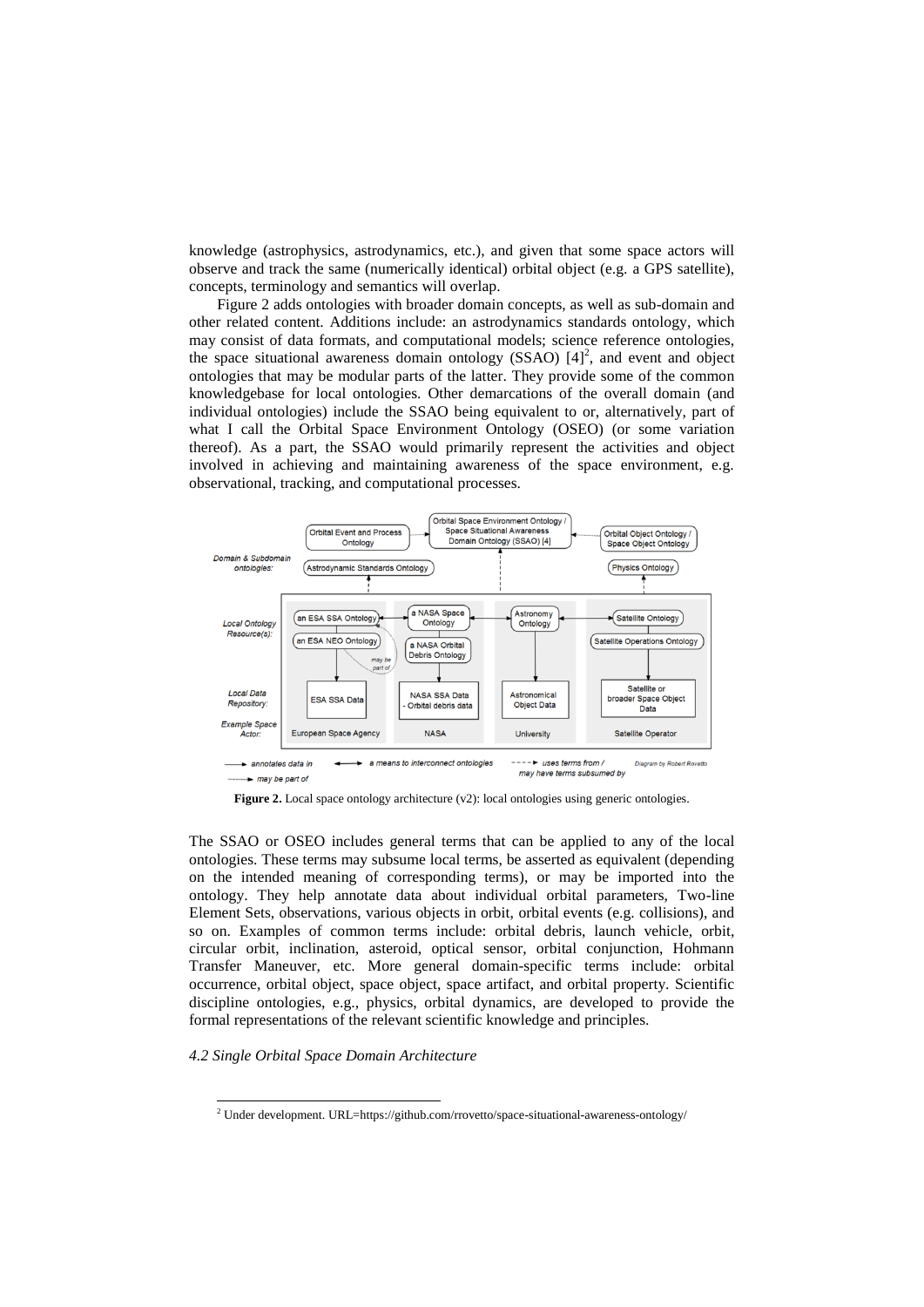A single orbital space ontology architecture (Fig.3) can take the form of the SSAO or OSEO directly annotating space data from distinct data systems from similar space actors. Given that the data is about objects in space, a variety of their properties and observations thereof (among other things), the ontology should have domain terms for: orbits, orbital parameters, orbital objects such as debris and satellites, physical features, satellite operations activities (e.g. launches, navigation, maneuvering); tracking, propagation, and so on.



**Figure 3.** Single space ontology architecture (version 1): National, academia and company space actors utilize a more general domain ontology such as the SSAO from [4] or some variation.

The single ontology used for the domain would itself be domain-specific. Without other ontologies, this architecture avoids mappings, but faces the challenge of agreement on the structure and content of the ontology. Figure 4 depicts a variation of this architecture, adding other potential ontologies, or alternatively, decomposing the single ontology into sub-domain ontology parts (similar to Fig.2) to form a more complete picture of the domain. Some include the Orbital Debris Ontology [5], Astronomical Object Ontology (e.g. similar to [8]), and physics ontologies. Terms from each could be imported into the single ontology. Local data elements are described with the semantics and formalisms of these ontologies.



**Figure 4.** Single space domain ontology architecture (version 2): added other ontologies that may be modularized parts of the single ontology or distinct.

# *4.1. Hybrid SDO Architecture*

Finally figures 5 and 6 present the hybrid architecture, the latter adding additional ontologies. We see a higher-level shared space vocabulary, or alternative domain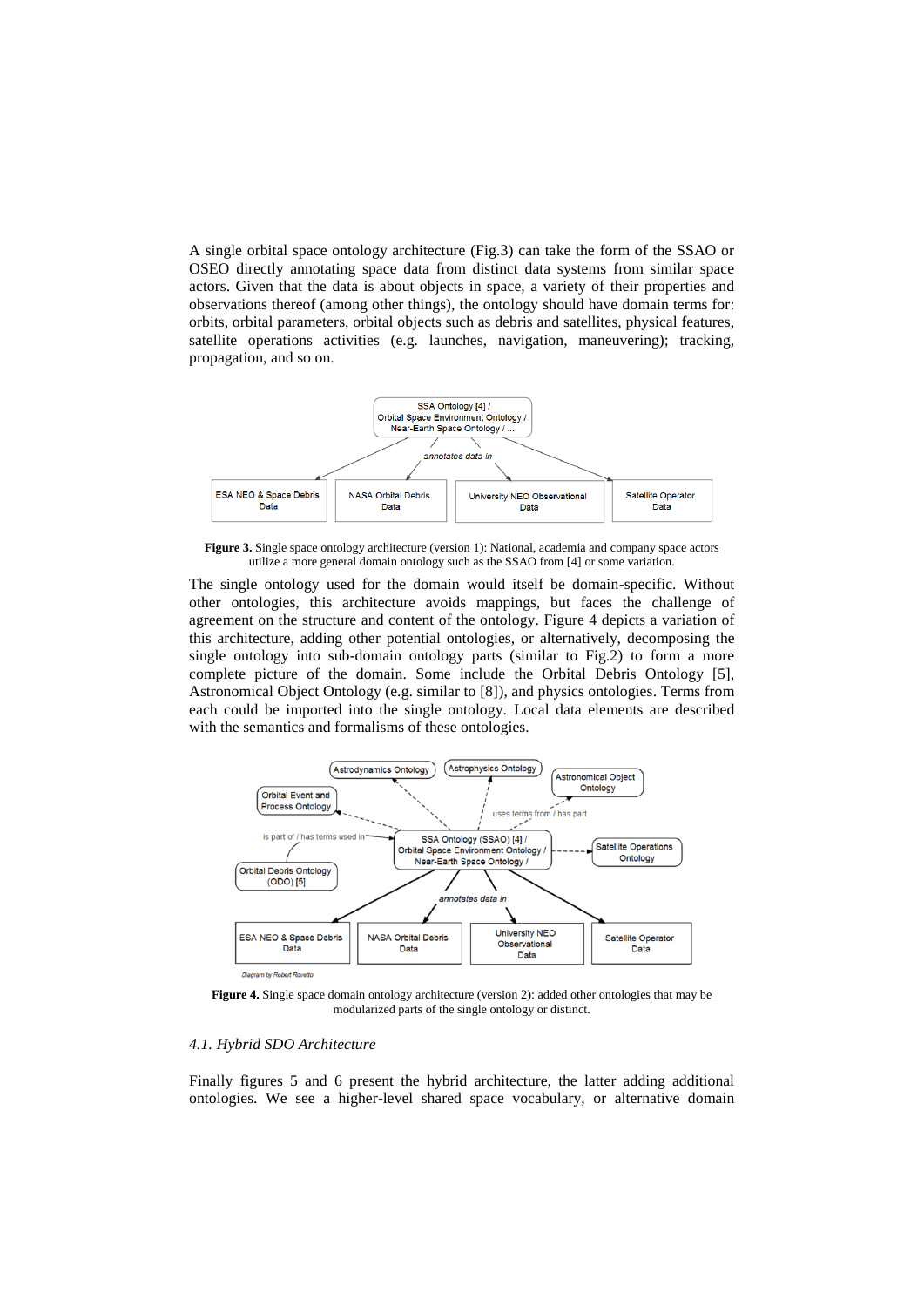ontologies, e.g., the SSA domain or orbital space ontology. Space actors would use this common resource to provide a backbone terminology to relate to their local ontologies. As a shared ontology, it may subsume the local ontologies. The shared resource may also be compositional, consisting of distinct sub-domain ontologies. This architecture has the benefit that local domain professionals can help ensure veridical formal descriptions. It has the challenge of agreement on the terminology, definitions and formalization of the shared higher-level resource.



**Figure 5.** Hybrid space ontology architecture.



**Figure 6.** Hybrid Space Ontology Architecture (version 2): addition of other modular ontologies.